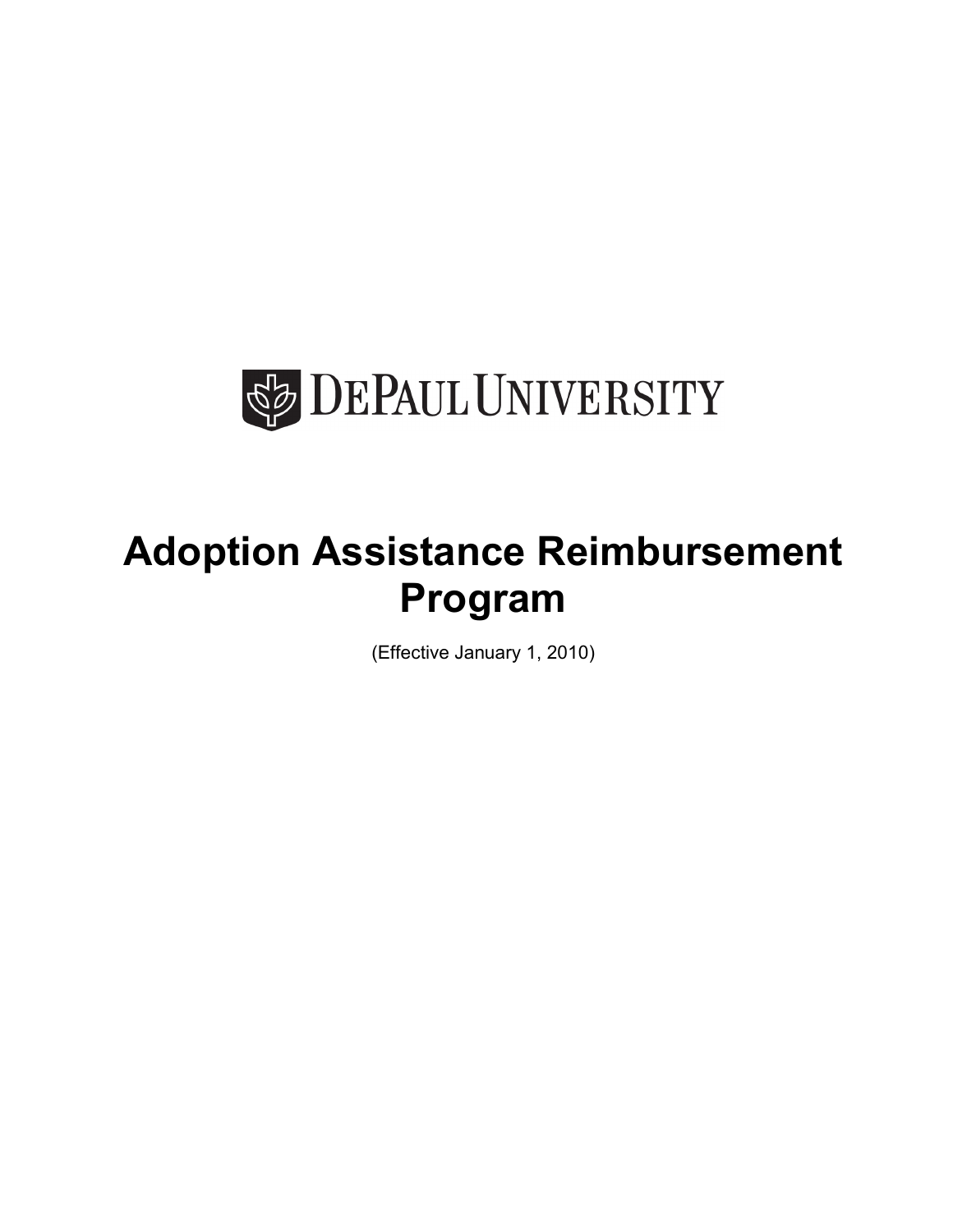# TABLE OF CONTENT

| ELIGIBILITY.    |  |
|-----------------|--|
|                 |  |
|                 |  |
|                 |  |
|                 |  |
|                 |  |
|                 |  |
|                 |  |
|                 |  |
| <b>BENEFITS</b> |  |
|                 |  |
|                 |  |
|                 |  |
|                 |  |
|                 |  |
|                 |  |
|                 |  |
|                 |  |
|                 |  |
|                 |  |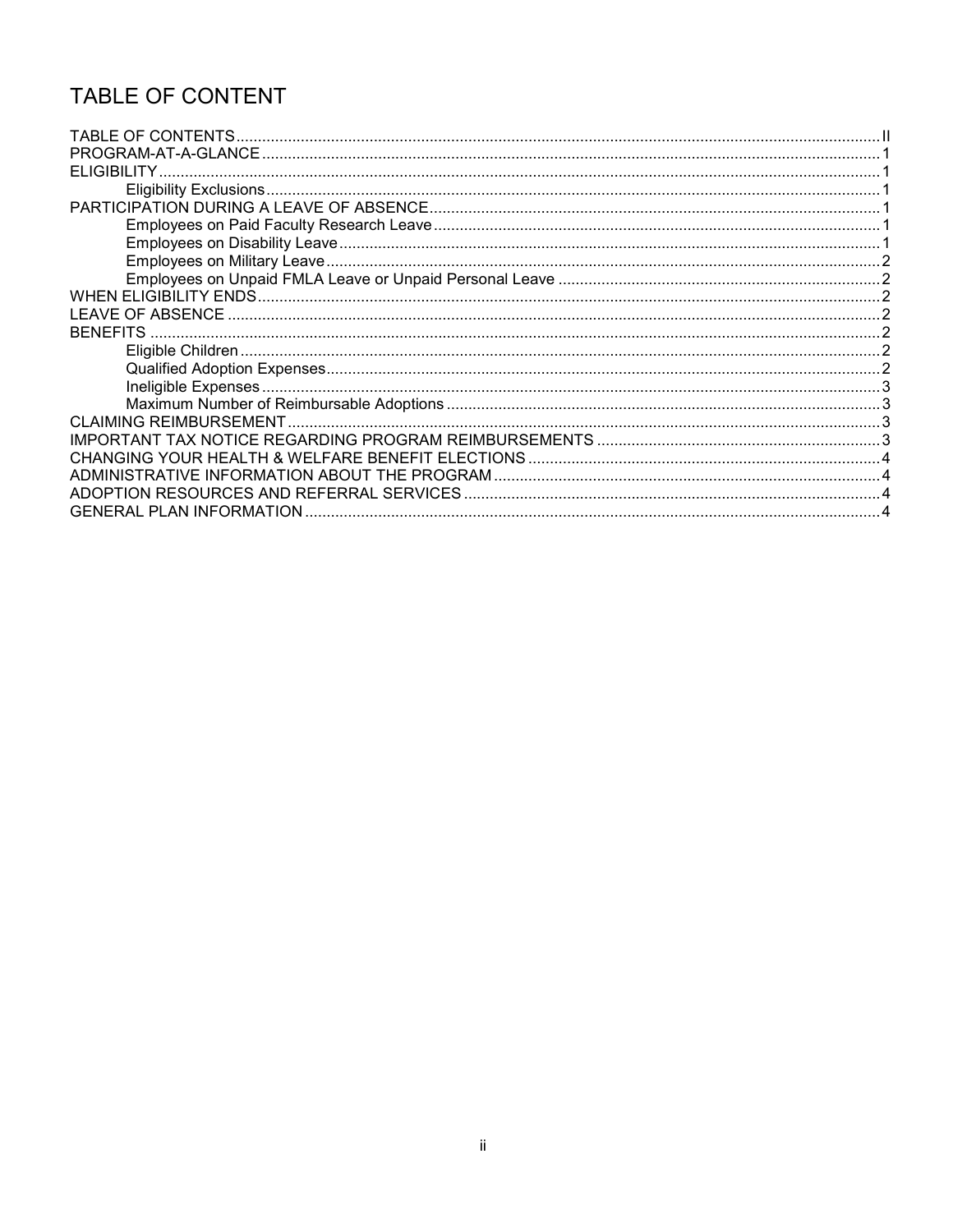# PROGRAM-AT-A-GLANCE

The Adoption Assistance Reimbursement Program ("Program") is designed to assist full-time faculty and staff members by reimbursing a portion of certain costs that may be incurred during the adoption process. The Program will reimburse 100% of eligible expenses related to the adoption of an eligible child up to a maximum of \$2,000.00 per adoption. In the event that both parents are employees of DePaul University ("DePaul"), expenses are reimbursed only once per adoption, to the maximum of \$2,000.00.

# **ELIGIBILITY**

Employees who are classified as full-time are generally eligible to participate in the Program. You are eligible to participate in the Program as a full-time employee if you are in:

- an **active faculty position** that is classified as full-time, and you are under a contract or letter of appointment issued by the Office of the Provost; or
- an **active staff member position** that is classified as full-time, and you are regularly scheduled to work at least 1,820 hours per year.

Employees who transition to a voluntary reduced work time arrangement under DePaul's Voluntary Reduced Work Time Arrangement Policy are also eligible to participate in the Program.

## **Eligibility Exclusions**

You are not eligible to participate in the Adoption Assistance Program if you are:

- **an instructional associate;**
- a part-time employee;
- **EXECOVERED by a collective bargaining agreement:**
- **in a Vincentian House position;**
- **in a position classified as a student employee;**
- **a** member of the Midwest Province of the Congregation of the Mission;
- an employee who has a non-U.S. home country or non-U.S. permanent residence, and you are employed in a position that will require you to work in a non-U.S. location; or
- designated by DePaul to be an independent contractor (whether determined at a later date to be a common law employee or otherwise).

# PARTICIPATION DURING A LEAVE OF ABSENCE

There are five types of leave of absence that can be paid or unpaid:

- **Disability Leave**
- **Personal Leave**
- **Faculty Research Leavelle**
- **FMLA Leave**
- **-** Military Leave

When you take a leave of absence (paid or unpaid), you will receive a letter describing the terms of your leave, including specific information about how the leave will affect your eligibility for benefits. The general rules that apply during a leave of absence are described below.

#### **Employees on Paid Faculty Research Leave**

If you are on a paid Faculty Research Leave, you will remain eligible to participate in the Program.

#### **Employees on Disability Leave**

If you are on a Disability Leave (which may run concurrently with FMLA Leave) because you become disabled while you are employed by DePaul, you may be eligible to receive short-term disability benefits and/or long-term disability benefits. Refer to the separate "Sick Pay, Short and Long-Term Disability" Policy and the separate summary plan description for the DePaul University Insured Component Program for more information on available disability benefits.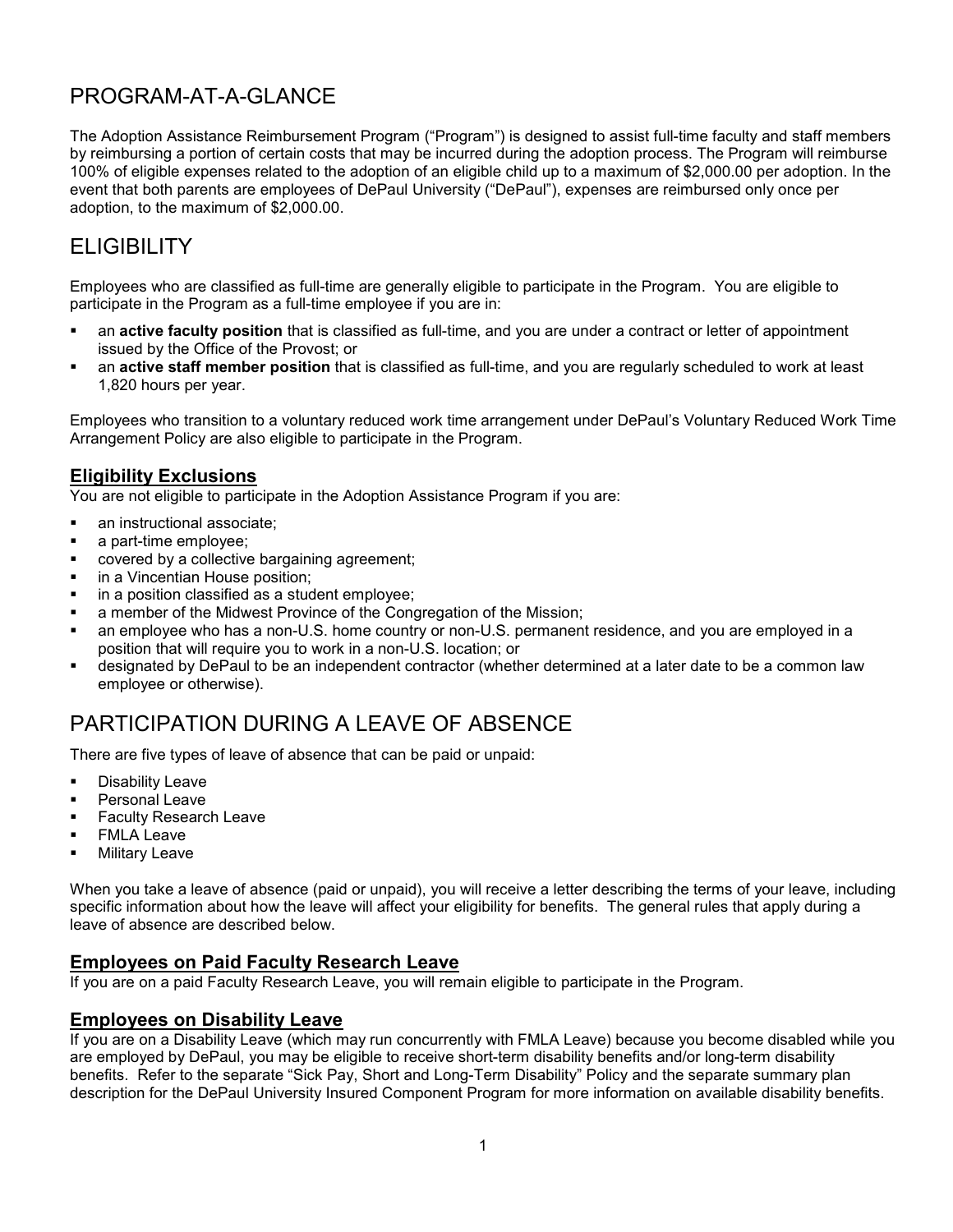## *Program Coverage While You Are Receiving Short-Term Disability Benefits*

You will continue to be eligible to participate in the Program while you are receiving short-term disability benefits. Your eligibility will terminate when your short-term disability benefits end (generally up to six months). Your eligibility will also terminate in the event that you no longer qualify to receive short-term disability benefits, but you do not return to work.

#### **Employees on Military Leave**

If you are on either a paid or an unpaid Military Leave, you will continue to be eligible to participate in the Program for up to 24 months of your leave, or until the day after the date you fail to apply for or return to work on a timely basis after your military leave, whichever is earlier.

#### **Employees on Unpaid FMLA Leave or Unpaid Personal Leave**

Generally, if you are on an approved unpaid FMLA or personal leave of absence, you will continue to be eligible to participate in the Program for the duration of your leave.

#### *Special Note for Unpaid Faculty Research Leave*

If you are on an unpaid Faculty Research Leave, details related to your benefits eligibility will be included in the letter you receive explaining the terms of your leave of absence.

## WHEN ELIGIBILITY ENDS

All reimbursement applications must be submitted prior to termination of employment at DePaul. Upon termination of employment, employees are no longer eligible to receive benefits under the Program.

Your eligibility will also end on the last day of the month in which any of the following occur:

- you exhaust short-term disability benefits while on a disability leave of absence, or you cease to qualify for shortterm disability benefits but do not return to work;
- you are on an unpaid faculty research leave, the terms of which do not permit you to continue benefits;
- you are on a military leave that extends beyond 24 months;
- you lose eligibility to participate in the Program;
- the Program is terminated; or
- your employee classification is no longer eligible to participate in the Program.

## LEAVE OF ABSENCE

Employees adopting a child are eligible to take a Family Medical Leave of Absence up to a maximum of 12 weeks. This leave is unpaid unless you elect to use vacation accruals. Refer to DePaul's "Family Medical Leave Act Policy" for more information.

## BENEFITS

The Program offers reimbursement of up to \$2,000 for Qualified Adoption Expenses (defined in the next section) relating to each adoption of an "eligible child."

#### **Eligible Children**

Eligible children include any non-related child under the age of 18 at the time the adoption process is initiated. Adoptions made solely by an employee's spouse will not be considered.

#### **Qualified Adoption Expenses**

Qualified Adoption Expenses are expenses that are reasonable, necessary, and directly related to the legal adoption of an eligible child by a DePaul employee. All adoptions must be final before reimbursements are awarded. The following expenses are examples of expenses that may be considered Qualified Adoption Expenses under the Program.

- Agency and placement fees;
- Legal and court costs;
- Medical expenses for the adoptive child prior to placement for adoption that are not covered by insurance;
- Medical expenses for the adoptive child's birth mother that are not covered by insurance;
- **Temporary foster care costs;**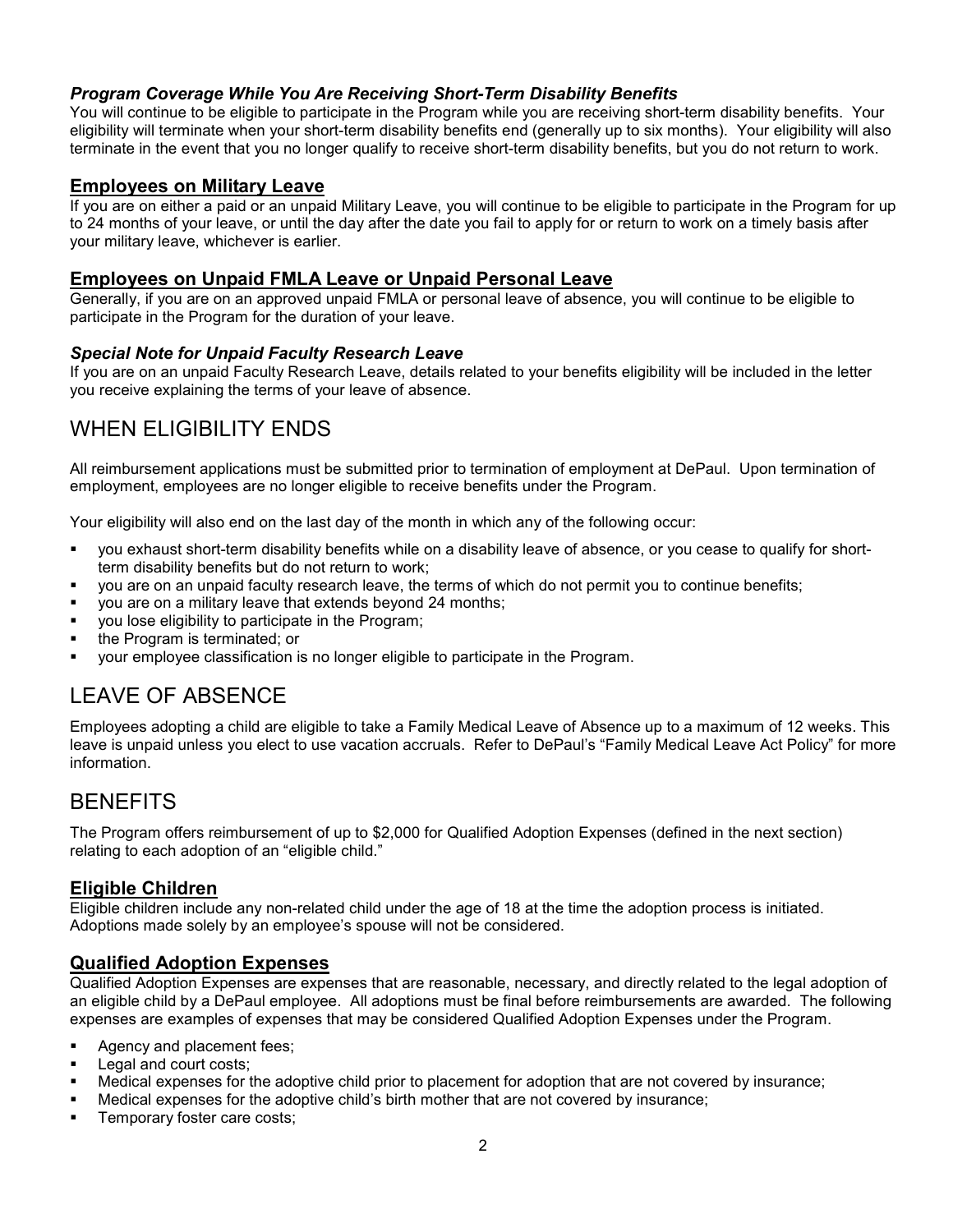- **Immigration, immunization, and translation fees;**
- Travel and transportation costs (including amounts spent for meals and lodging); and
- Other expenses as determined by DePaul, consistent with Section 137 of the Code.

#### **Ineligible Expenses**

The following expenses are not reimbursable under the Program:

- Expenses paid or incurred before you became an eligible employee under the Program;
- **Expenses submitted for reimbursement after you terminate employment;**
- Expenses associated with the adoption of a child if you, your spouse, or your SDA is the biological parent of the child (step child);
- **Expenses associated with a surrogate parenting arrangement;**
- Expenses reimbursed or reimbursable under a federal, state or local program;
- **Expenses reimbursed under another employer-sponsored program;**
- **Expenses claimed under the adoption tax credit;**
- Expenses submitted for reimbursement more than 12 months following the date the adoption becomes final; and
- Expenses incurred in violation of federal or state law.

## **Maximum Number of Reimbursable Adoptions**

Employees may request reimbursement for a maximum of two adoptions over the course of their employment with DePaul.

## CLAIMING REIMBURSEMENT

After the adoption of an eligible child is finalized, you may request reimbursements for Qualified Adoption Expenses by:

- submitting a completed *Adoption Assistance Reimbursement* Form, available on the Human Resources website at https://hr.depaul.edu, to the Compensation and Benefits Department within 12 months after the date the adoption is finalized; and
- attaching itemized bills or receipts substantiating the amount and nature of the expenses, and a copy of the final decree of adoption.

Once approved, you will receive your reimbursement through your payroll.

Requests for reimbursement not submitted within 12 months following the date the adoption becomes final will not be eligible under the Program. In addition, to be eligible for reimbursement of Qualified Adoption Expenses, you must be an eligible employee on the date the expense was incurred and on the date the adoption becomes final and submit your completed *Adoption Assistance Reimbursement* Form with all required substantiation while you are an eligible employee.

The Program administrator will generally approve or deny your request, in writing, within 30 days.

## IMPORTANT TAX NOTICE REGARDING PROGRAM REIMBURSEMENTS

It is strongly recommended that you consult a qualified tax advisor before seeking reimbursement under the Program.

DePaul intends that benefits paid under the Program may be excludable from your income for federal income tax purposes to the extent permitted under Section 137 of the Internal Revenue Code ("Code"). You are responsible for understanding the tax treatment of reimbursements under the Program and for claiming the applicable income exclusion by filing Form 8839 with your federal income taxes.

If you do not satisfy the conditions of Code Section 137, all or part of the reimbursements under the Program may be taxable income to you. This will be the case, for example, if your adjusted gross income exceeds IRS limits for the year (in 2010, the exclusion will be phased out if you have adjusted gross income between \$182,520 and \$222,520; these amounts are indexed for inflation in subsequent years).

In addition to the income exclusion, you may also be entitled to a federal income tax credit for other adoption expenses. However, you cannot claim both a credit and an exclusion for the same expense. The credits and exclusions are each subject to separate dollar and income limits. In addition, you may be eligible for special tax treatment if you are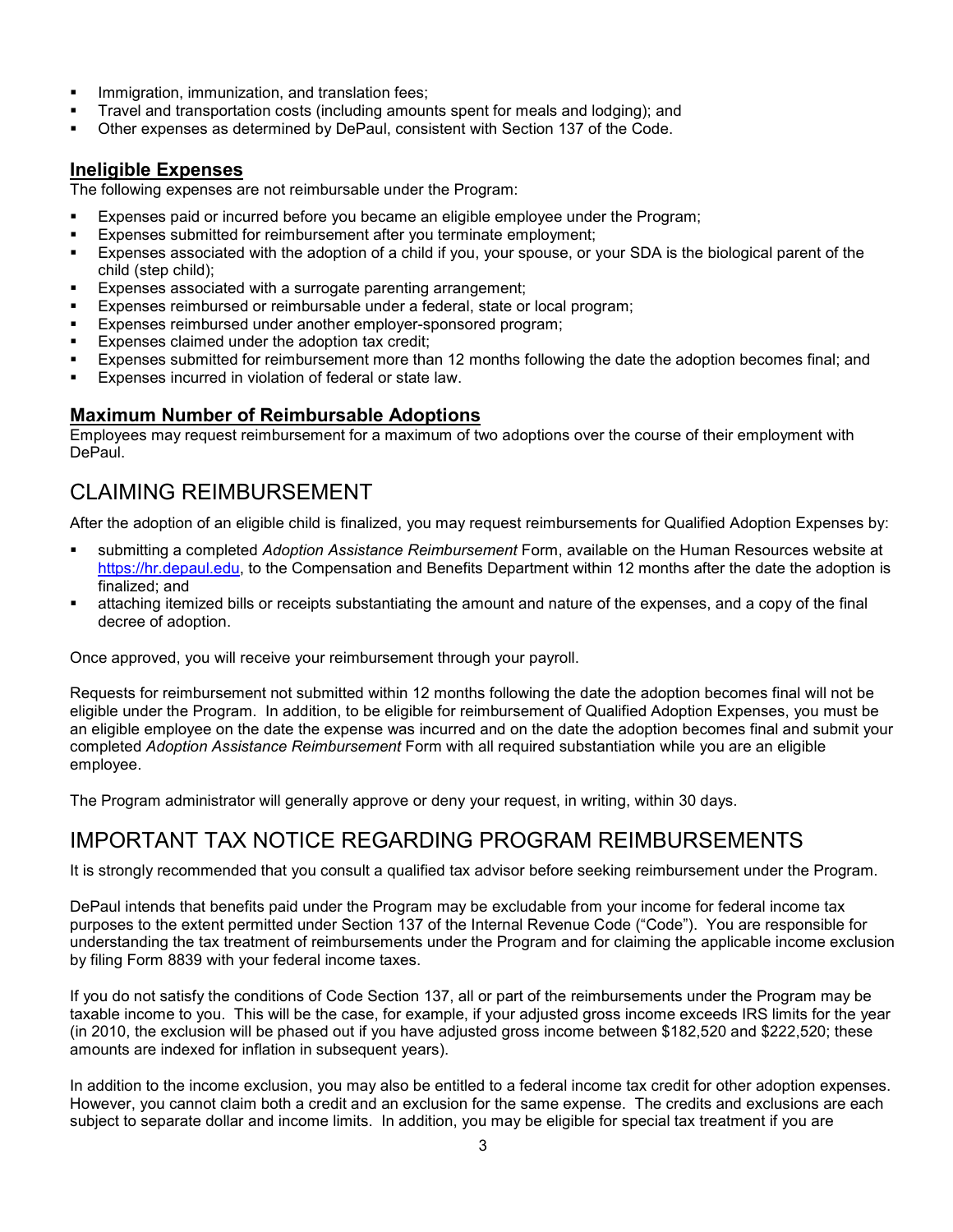adopting a "special needs child." You are responsible for coordinating the income exclusion and tax credit and for determining which one will produce the greatest financial and tax benefits for you and your family.

Reimbursements from the Program will appear on your W-2 form. The reimbursement amount will not be included in Box 1 of your W-2. It will appear with a "T" code in Box 12 on the W-2. They are subject to FICA and FUTA taxes as well as some state or local taxes that will be withheld. However, DePaul will not withhold federal income tax on reimbursement payments. If you need to include any of the payments in your income, **it is your responsibility** to ensure that sufficient amounts are withheld or paid to avoid tax penalties and are properly reflected on your Form 1040 (if applicable). This may be accomplished by adjusting your withholding (Form W-4) or making estimated tax payments. State taxes also may apply to reimbursements under the Program.

For additional information regarding the tax treatment of adoption assistance reimbursements, please visit the Internal Revenue Service website at http://www.irs.gov.

## CHANGING YOUR HEALTH & WELFARE BENEFIT ELECTIONS

At the time of permanent placement for adoption, you may make changes to your current elections under other health and welfare benefit plans offered by DePaul, as long as all election changes are consistent with the qualifying event of "Adoption". Such changes may include adding your adopted child for medical coverage, electing a Dependent Care Flexible Spending Account, or electing Supplemental Group Life Insurance, etc.

See specific Summary Plan Descriptions for more details on allowable mid-year changes.

This change to your benefits must occur within 31 days of the final placement or within 31 days of the finalized adoption.

## ADMINISTRATIVE INFORMATION ABOUT THE PROGRAM

The Program operates on a calendar-year basis.

Employees are not required or permitted to contribute to the Program. All Program benefits are to be paid by DePaul from its general assets.

DePaul administers the Program and has sole discretionary authority to interpret the Program, to make eligibility and benefit determinations, and to make factual determinations in connection with the Program. Any determinations made by DePaul are final and binding. DePaul intends to continue the Program indefinitely but has the right to terminate or amend the Program at any time.

This Program is to be construed, administered, and governed by the laws of the state of Illinois, to the extent not superseded by the Internal Revenue Code or other federal law.

## ADOPTION RESOURCES AND REFERRAL SERVICES

All employees eligible for adoption assistance may use Perspectives, the Employee Assistance Plan, for adoption information. Counselors are available to provide adoption information and referrals to resources.

## GENERAL PLAN INFORMATION

| <b>Plan Name</b>                      | DePaul University Adoption Assistance Reimbursement Program                     |
|---------------------------------------|---------------------------------------------------------------------------------|
| <b>Effective Date</b>                 | January 1, 2010 (originally effective January 1, 2004)                          |
| <b>Address for Plan Sponsor</b>       | DePaul University                                                               |
|                                       | Office of Human Resources<br>1 East Jackson Boulevard<br>Chicago, IL 60604-2287 |
| <b>Employer Identification Number</b> | 36-2167048                                                                      |
| <b>Type of Plan</b>                   | Work/Life                                                                       |